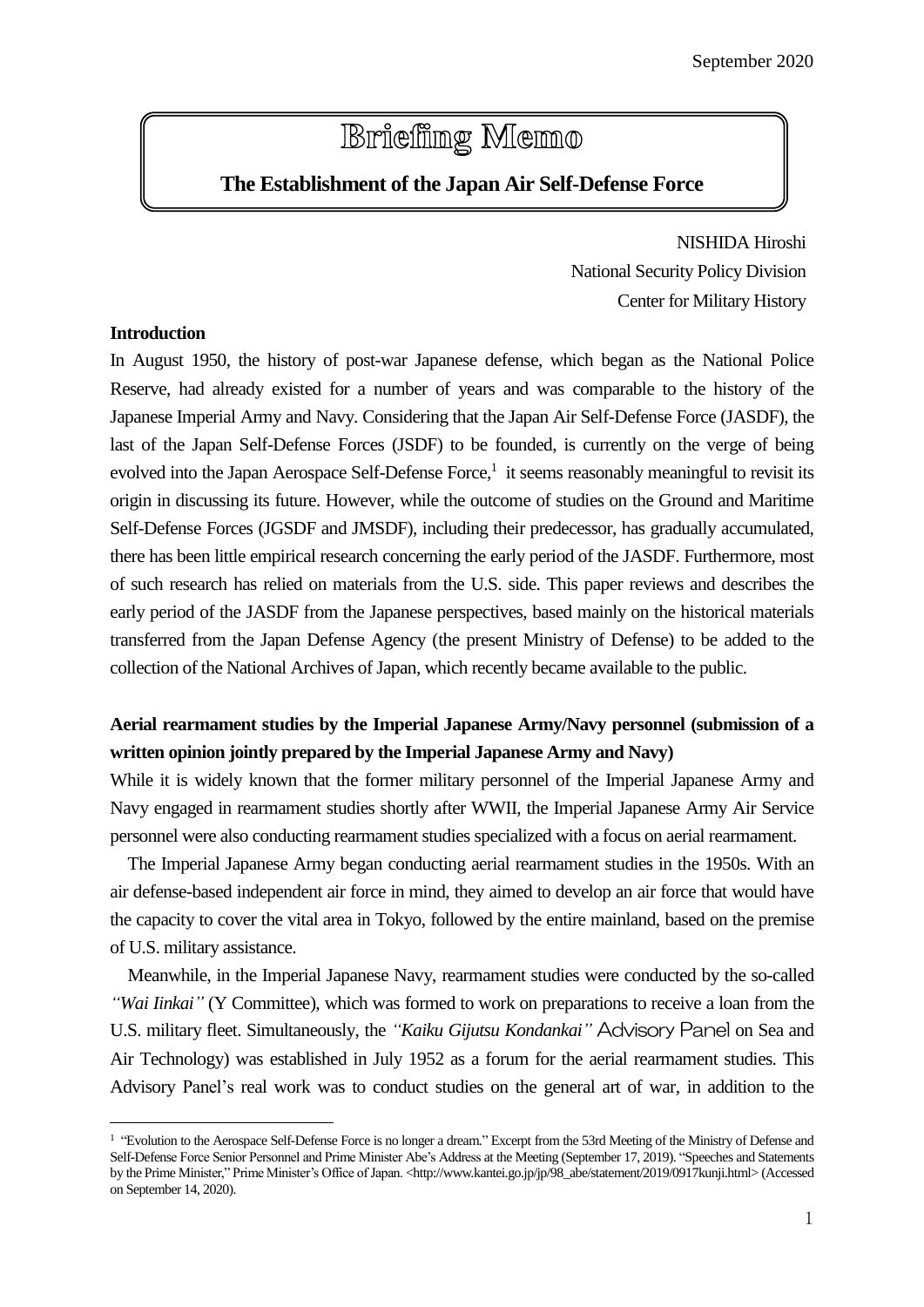promotion of the sea and air technology. What the Panel consistently aimed to achieve was the establishment of an air force that could act as one with the Navy's surface force, which would have the same excellent maritime operation capabilities as the Imperial Japanese Navy Air Service and a focus on antisubmarine operations to cover up to the maritime traffic line in the future.

Thus, the personnel of the Imperial Japanese Army and Navy Air Services were heading to significantly different destinations of their own. However, in November of 1952, the Imperial Army and Navy jointly submitted a written opinion to then Prime Minister Shigeru Yoshida. The written opinion contained some points in common with the written opinion submitted independently by the Imperial Japanese Army Air Service personnel to the Prime Minister and others approximately four months prior to the joint opinion. Those common points included a matching summary of the text, a two-stage development vision, and the number of fighters forming the basis. Considering these coincidences, it is assumed that the joint written opinion was prepared based on the written opinion submitted by the Imperial Japanese Army personnel.

Although the Imperial Japanese Army and Navy sought different ideal forms of the air force, they held in common a keen awareness, based on the experience of the two world wars, that an air force would be key to Japan's defense, in a situation in which the organizations for the defense of post-war Japan were being established sequentially including the National Police Reserve (Army) in 1950 and the Coastal Safety Force (Navy) in 1952. As a result, the Imperial Army and Navy's growing frustration meant that they would no longer allow delays in reconstructing the air defense capabilities, and therefore, both parties prepared the final draft of their plans within a short time, and submitted the results of the aerial rearmament studies to Prime Minister Yoshida as a joint written opinion.

#### **The momentum for the establishment of the JASDF (intensification of airborne threats)**

Despite the aerial rearmament studies having been conducted by the former military personnel, according to the people engaged in those studies, they did not lead directly to the establishment of the JASDF. Some of them testified that even the officials involved in the task force to establish the JASDF, called the *"Seido Chousa Iinkai Besshitsu"* (Institutional Investigation Commission Special Team) established within the National Safety Agency (the predecessor of the Ministry of Defense), were not aware of the existence of such studies themselves. This leads to the question of what provided the momentum for the establishment of the JASDF. There is no doubt that one of the major factors was the airborne threat posed by the Soviet Union.<sup>2</sup> According to some newspaper reports in 1951 and 1952, the recorded number of aircraft of unknown nationality flying to northeastern Hokkaido in both years was significantly more than  $100<sup>3</sup>$  of which approximately 30-35% of the aircraft confirmed in 1952 were thought to be Soviet aircrafts. In addition, the number of cases that involved not only flying over the area but also the resulting violation of territorial airspace was believed to be more than 40 in the six months between July 1952 and January 1953. In particular, an

 $\overline{a}$ 

<sup>&</sup>lt;sup>2</sup> A threat in the sky. Examples include aircraft, missiles and in recent years also include drones.

<sup>&</sup>lt;sup>3</sup> In 1951 and 1952, 171 aircraft and 142 aircraft respectively.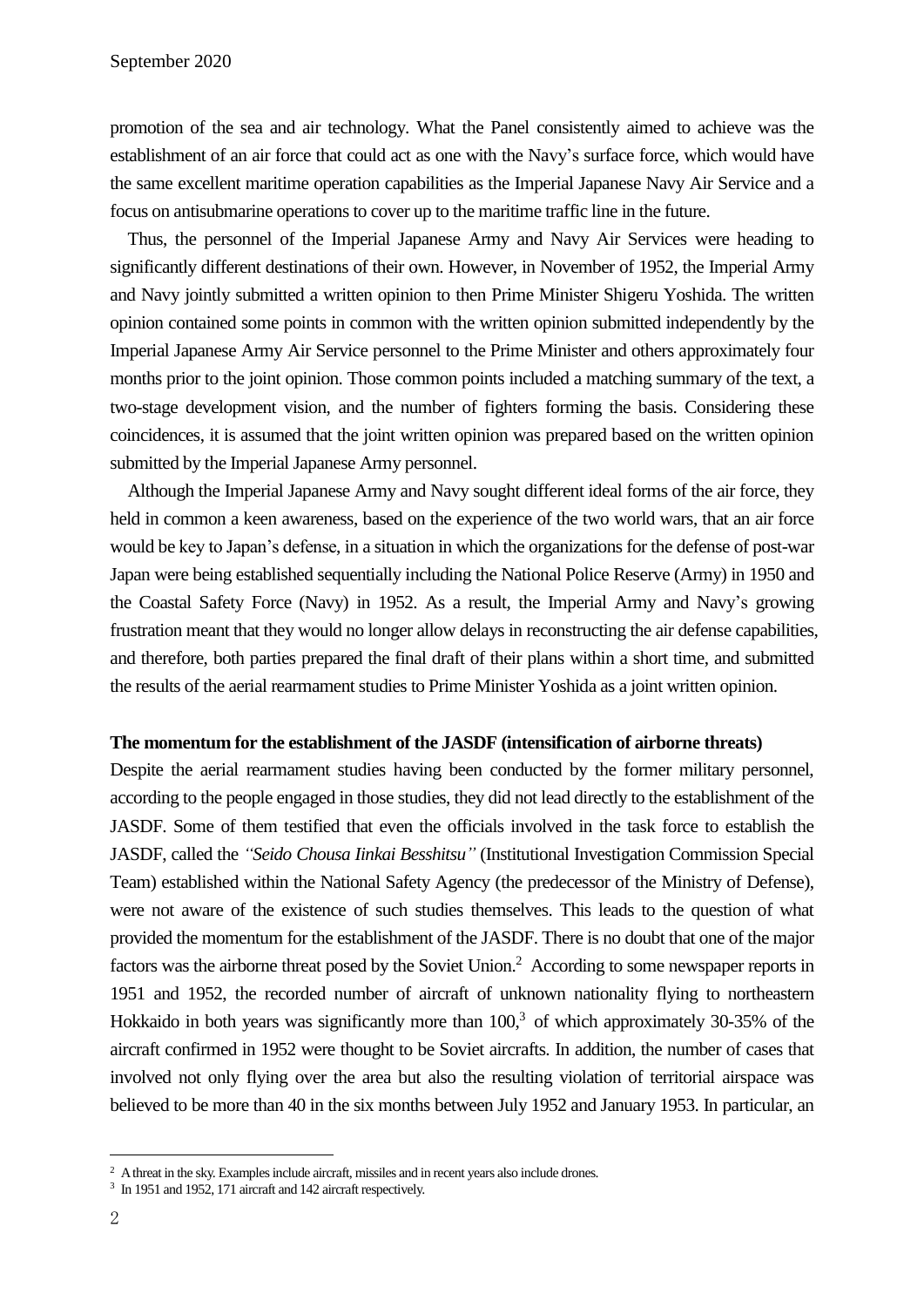incident involving the disappearance of a U.S. Air Force's B-29 aircraft over the Sea of Japan in the northeastern Nemuro area on October 7, 1952, critically heightened the sense of vigilance of both the Japanese and the U.S. sides with regard to the airborne threat from the Soviet Union.

In response to this situation, on October 25, the commander of the U.S. Army Far East Command, General Mark W. Clark, proposed to the Department of the Army in the U.S. that permission to engage in fighting against the aircraft of the Soviet Union and its allied nations, which would be a violation of the Japanese territorial airspace, be given to the U.S. Air Force, to which the U.S. Department of State replied that the approval for the commander's request had been issued and addressed to the U.S. ambassador in Japan. On December 17, General Hoyt Sanford Vandenberg, the chief of staff of the U.S. Air Force, sent a memorandum to the Chairman of the Joint Chiefs of Staff, in which he advised that the core of the Japanese Air Force be established as soon as possible in line with the report by General Clark.

Furthermore, the Japanese and the U.S. governments held a meeting with Prime Minister Yoshida and the U.S. ambassador to Japan Robert D. Murphy and, in January 1953, the Japanese government announced the decision that it would take the necessary measures to eliminate anyone who violated the Japanese territorial airspace with the cooperation of the U.S. military forces in Japan if such violations should occur in the future. At almost the same time, the U.S. Army Far East Command also made a statement indicating that it had ordered its commander take every measure necessary. In February, another violation of the Japanese territorial airspace by a Soviet aircraft occurred off the coast of Nemuro, Hokkaido. In response to this incident, U.S. military aircraft repelled the Soviet aircraft by firing at it. Thus, the U.S. Military Forces demonstrated that they would actually show force in such cases.

This series of events made both Japan and the U.S. keenly aware of the necessity of establishing Japan's own air defense capabilities. Reflecting such awareness, in June, the *"Seido Chousa Iinkai"* (Institutional Investigation Commission) at the National Safety Agency formulated *"Keibi Gokanen Keikaku Dainijian"* (the Second Draft of the Five-year Security Plan), and following this, Tokutaro Kimura, Director General of the National Safety Agency, suggested the establishment of air forces in an interview with the press.

In October, an organization that would conduct studies on the establishment of air forces was set up as a *"Seido Chousa Iinkai Besshitsu"* (Institutional Investigation Commission Special Team). As if in response to this move, in November, the U.S. Military Advisory Group also established an aviation team to reinforce the condition to support building Japanese air forces. In the same month, the U.S. Department of Defense presented the Japanese National Safety Agency with the *"Nihon Kugun Kensetsu Shien Keikaku"* (Support Plan for the Establishment of the Japanese Air Force) (so-called the Brown Book), which was drafted by the U.S. Department of the Air Force. Based on the Brown Book, the *"Seido Chousa Iinkai Besshitsu"* (Institutional Investigation Commission Special Team) conducted a review and revision to make this plan a framework for developing the formation of the JASDF.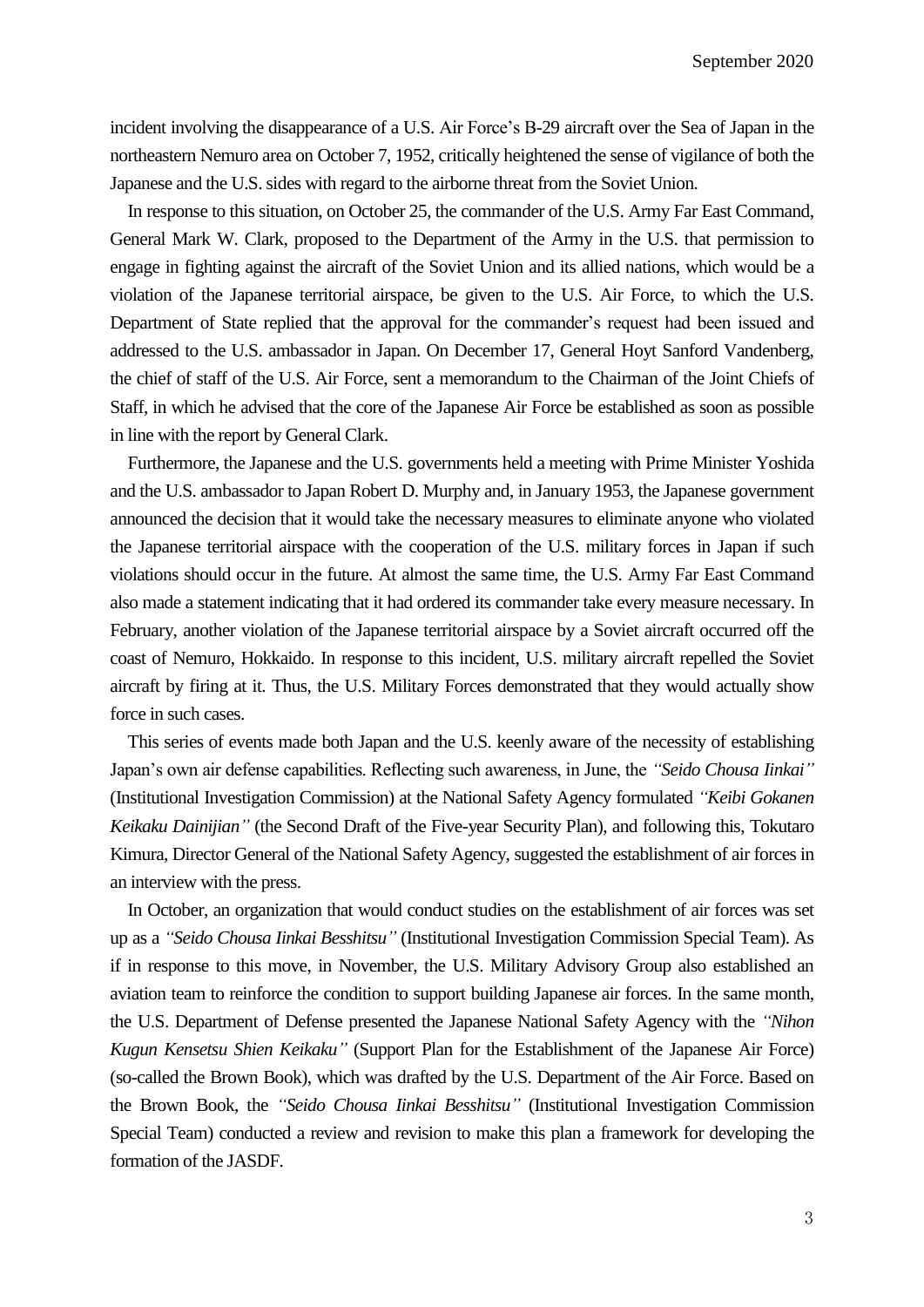In reaction to the intensifying airborne threat from the Soviet Union, Japan and the U.S. shared threat awareness; Japan decided on the elimination of the threat in cooperation with the U.S. military forces in Japan, and the U.S. military forces demonstrated that they would actually take action. Furthermore, about one year after the case in which the U.S. military aircraft was shot down, Japan established a task force to establish the air force. In the following month, the U.S. Military Forces launched an organization to support the Japanese task force and presented the overall plan.

#### **Challenges encountered at the time of the establishment of the JASDF**

While the foundation of the JASDF was driven by the airborne threat posed by the Soviet Union, the path to its establishment had never been smooth. At the time, nearly a decade had already passed since the complete disarmament of the Imperial Japanese Army and Navy led by the U.S., and the aircraft design was in transition from propellers to jet engines. For example, Japan had to rely on the U.S.'s capabilities to accept the concepts that were new to Japan, such as the manoeuvring, air warnings, and control. For those who had experience operating the aircraft of the Imperial Japanese Army and Navy, language issues were the first obstacle in the education retraining to upgrade their skills. Many of the Imperial Japanese military personnel were forced to drop out of the pilot training course offered in English by the U.S. Military Forces several times, and not a few ultimately abandoned the idea of becoming pilots.

Securing air service personnel was the first and most urgent issue facing the new establishment of the JASDF. The preceding organizations of the JGSDF and JMSDF were launched as the National Police Reserve in August 1950 and the Coastal Safety Force in April 1952, ahead of the establishment of the JASDF. One of the main elements of human resources comprising these organizations were the former personnel of the Imperial Japanese Army and Navy, naturally including those who were previously engaged in air service-related tasks at the Imperial Japanese Army and Navy. Therefore, it was reasonable for the late-established JASDF to seek cooperation from the National Police Reserve and the Coastal Safety Force,<sup>4</sup> which already had personnel from the Imperial Army and Navy, in order to gather human resources.

Yasuhiro Ueda, a former member of staff at the Imperial Japanese Army Air Service and who later served as Chief of Staff at the JASDF, looked back on his experience of securing personnel as follows: Initially, the JMSDF appeared to be quite cooperative; however, as they were strongly hoping to own their own powerful air force, we had to say that the number of air service personnel actually offered was low compared to the JGSDF.

On the other hand, Yoshimori Terai, who was a former Imperial Japanese Navy staff member who later served as the first Director General of Operations and Plans Department at the Maritime Staff Office, apparently had a thought that as many competent crew members from the Imperial Navy as possible should be sent to the JASDF that was to be newly established. While the possible

 $\overline{a}$ 

<sup>4</sup> On October 15, 1952, the name of the National Police Reserve was changed to the National Safety Forces, while the name of the Coastal Safety Force was changed to the Safety Security Force.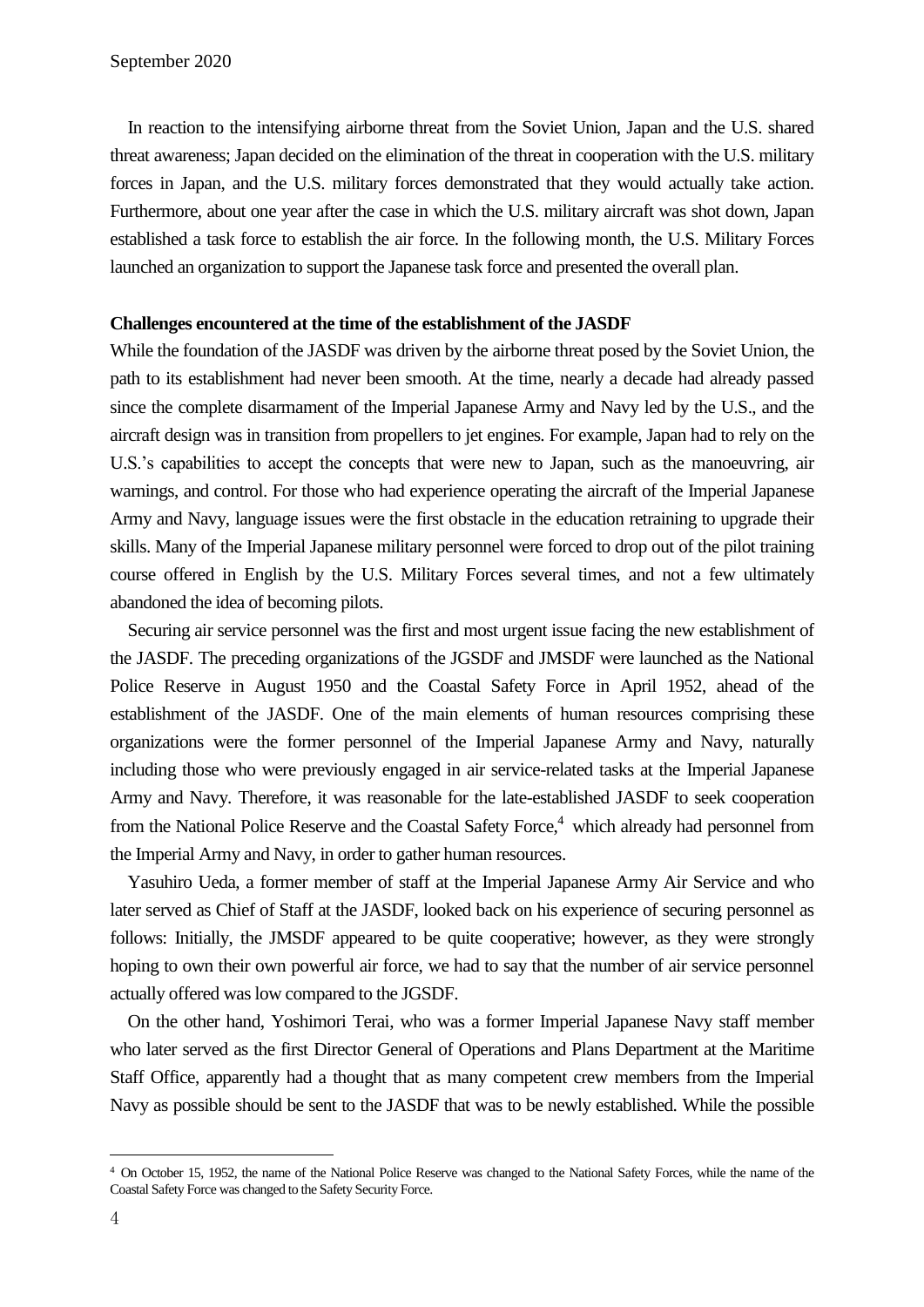maximum number of personnel, mainly fighter pilots in the Imperial Japanese Navy who had the ability to adapt to air defense fighters, the main aircraft of the JASDF, were selected and dispatched promptly, large aircraft crews were secured as JMSDF Air Service personnel. However, the personnel contribution policy stated that the JMSDF should be prepared for some problems in supplementing JMSDF Air Service personnel in the future due to these measures. As a result of calling for volunteers at the Safety Security Force from the beginning of 1954 based on this policy, even those who seemed to have a greater aptitude for the JMSDF than for the JASDF were said to have rushed to apply to join the latter.<sup>5</sup>

The reason for such a divergence resulting in the recollections of the two parties seems to stem from the difference in the scale as a supply source of human resources between the JGSDF and the JMSDF at that time. Of the initial staffing capacity of  $6,765$ <sup>6</sup> at the time that the JASDF was established, the actual numbers of personnel transferred from the JGSDF and the JMSDF were 3,129 and 558, respectively. Indeed, picking up these numbers only, that of the JMSDF stays only approximately 18% of that of the JGSDF. However, looking at the staffing capacity of the JGSDF and the JMSDF at the time of the founding of the JASDF, the former changed from 110,000 in the National Safety Force to 130,000 in the JGSDF, while the latter changed from 10,323 in the Security Unit to 15,808 in the JMSDF. In terms of the percentage, the JMSDF was only 9% to 12% of the JGSDF. These data suggest that, from the perspective of the staffing capacity, the JMSDF played a larger role as a supply source of human resources than was appropriate.

The JASDF resolved the issue of securing personnel, which was one of the challenges faced in its early days, by receiving cooperation from both the JGSDF and the JMSDF.

#### **Conclusion**

Prior to the preparations for the establishment of the JASDF going into full swing, studies on rearmament were conducted by the Imperial Japanese Army and Navy Air Service personnel. Despite the history of repeated serious conflicts between the Imperial Japanese Army and Navy, Air Service personnel at both institutions agreed to submit a joint written opinion within a very short period, due to the understanding based on the lessons learned from the world wars that an air force would be the key to the future defense of Japan, and growing frustration that its development might fall behind further than the development of the JGSDF's and the JMSDF's military capabilities.

Meanwhile, the major trigger for the foundation of the JASDF was the intensification of the airborne threat posed by the Soviet Union, which increased the crisis awareness of both Japan and the U.S., and the two countries advanced full-scale preparation for the establishment of the JASDF.

Although the personnel of the Imperial Japanese Army and Navy cooperated with each other when reaching out to the political leaders regarding the importance of establishing the Air Force, the

l

<sup>5</sup> For the reason that many of the Air Service personnel of the JMSDF applied to join the newly established JASDF, Terai indicated the anxiety among those personnel about the possibility of no aircraft to be assigned to the JMSDF, and that Terai and other high-level personnel did not have conviction that could dispel the anxiety and convince the personnel.

<sup>6</sup> It was later amended to 6,738 people.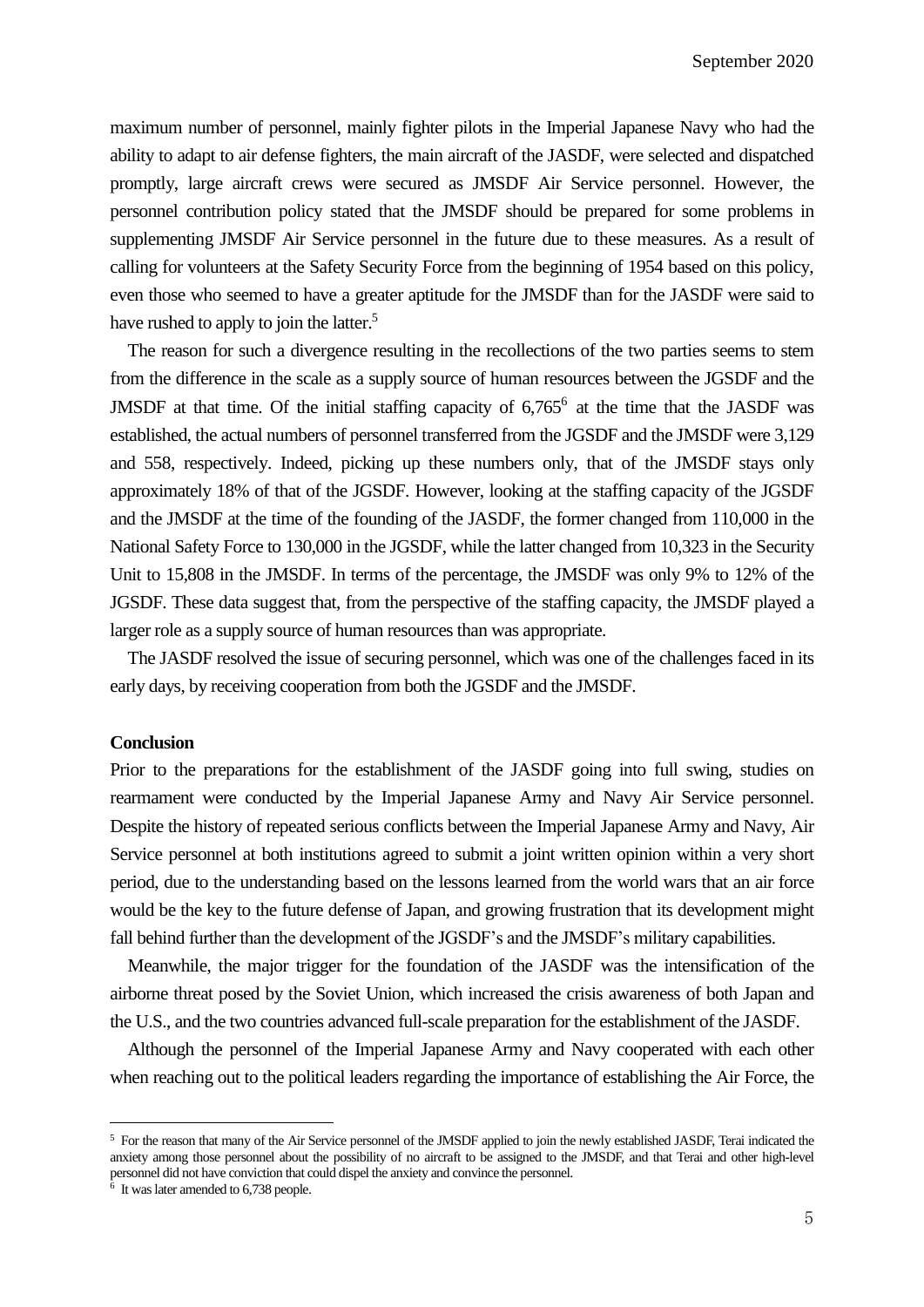recollections of the views from the two parties during the early days of the JASDF differed. A prime example of this is the conflicting recollections expressed by Ueda and Terai, former members of staff at the Imperial Japanese Army and Navy, respectively, concerning the issue of securing Air Service personnel in the process of establishing the JASDF.

In addition to these issues, there was another problem as to whether all the aircraft would be assigned to the JASDF at the time of its establishment, or whether they would be separately assigned to the three JSDF services as needed for missions. As far as I researched, this issue found in existing literature is described based on the recollection of Ebihara, a former defense bureaucrat. However, reading through the historical materials of the Japan Defense Agency held at the National Archives of Japan reveals that this is not a simple issue and cannot be discussed only by looking at Ebihara's recollection (due to the limited space available for this paper, this issue will be discussed in another paper).

As stated in the beginning of this paper, the Ministry of Defense and the JSDF have existed for a long period of time, which is almost comparable to the history of the Imperial Japanese Army and Navy. There are, however, still untouched areas spreading in the history of these organizations, particularly that of the JASDF. In other words, the history of these organizations is still talked about in a completely opposite manner, or described only by relying on a limited number of narrators. What we need to do to explore these uncovered areas is as follows: "The cure to misunderstanding history is to read more, not less."7

### References:

- Historical Materials of the Japan Defense Agency (Collection of the National Archives of Japan).
- NAKAJIMA Shingo and NISHIDA Hiroshi, "*Koku Jieitai Souseiki no Kyugun Koku Kankeisha no Yakuwari to Beikugun no Kanyo ni Tsuite"* (The Role of the Japanese Imperial Army and Navy Aviation Personnel and Participation of U.S. Air Force in the Early Days of Japan Air Self-Defense Force), *NIDS Security Studies*, Vol. 22, No. 2. January 2020.
- NISHIDA Hiroshi, *"Koku Jieitai Sousetsuki ni Kansuru Ichikousatsu"* (A Study of the Japan Air Self-Defense Force in the Early Days: The Aerial Rearmament Studies), *NIDS Military History Studies Annual*, Vol. 22. March 2019.
- MASUDA Hiroshi, "*Jieitai no Tanjou – Nihon no Saigunbi to America* (The Birth of the Japan Self-Defense Force: Japan's Rearmament and the U.S.)," Chuokoron-Shinsha (2004).
- YANAGIBA Shigeru, *"Koku Jieitai Sousetsu wo Sokushin shi Tairyoukushinpansochi-ninmu no Genryu to natta Jiken – Soren-ki ni Yoru Hokkaido Ryokushinpan Jiken* (Incidents that Promoted the Establishment of the Japan Air Self-Defense Force and Triggered the Mission

 $\overline{a}$ 

<sup>7</sup> Joseph S. Nye, Jr., David A. Welch, *Understanding Global Conflict & Cooperation: Intro to Theory & History* [Ninth Edition] (Essex: Pearson, 2014) / *Kokusai Funso – Riron to Rekishi* (Original Book - Ninth Edition), Translated by Akihiko Tanaka and Koji Murata, Yuhikaku Publishing, 2013, p.31.